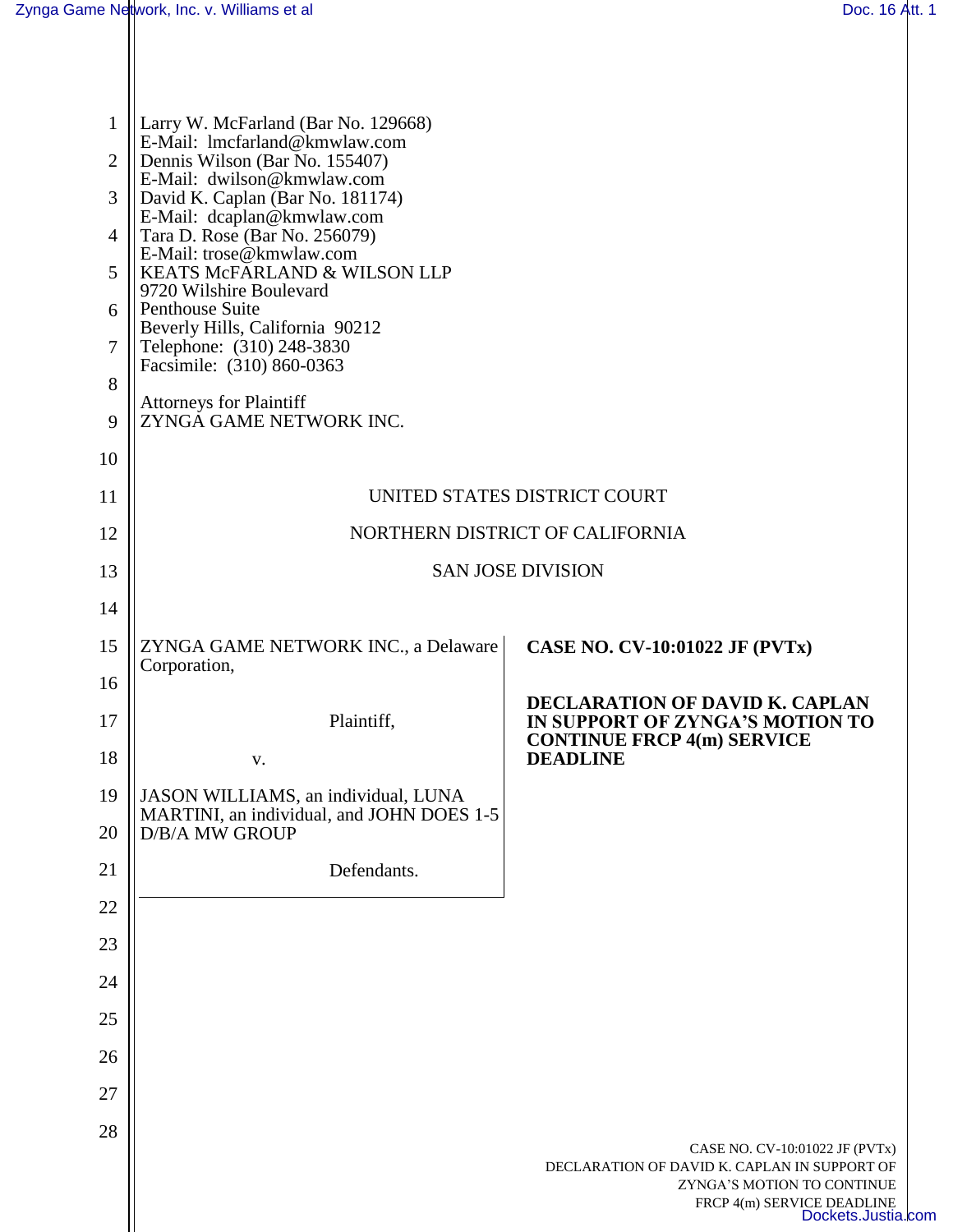I, David K. Caplan, declare as follows:

1

2 3 4 5 1. I am a partner of the firm Keats McFarland & Wilson LLP, counsel to Zynga Game Network Inc. ("Zynga") in this matter. I am over the age of eighteen and am competent to testify. Unless otherwise stated herein, I have personal knowledge of the facts stated in this declaration, and if called upon to do so, I could and would testify competently thereto.

6 7 8 9 2. Zynga requests that the Court continue the Federal Rule of Civil Procedure ("Rule") 4(m) service deadline in this matter based on the fact that Zynga must conduct additional third party discovery in order to confirm the identity and location of the defendants ("Defendants") and to effect service on them.

10 11 3. On June 7, 2010, Zynga served subpoenas on GoDaddy.com, Inc., Microsoft Office Live and PayPal, Inc.

12 13 14 15 4. On March 17, 2010, Zynga unsuccessfully attempted to serve Defendants at the address listed in the Whois database for Internet domain name MWFEXPRESS.COM, but this address was not valid. Production from GoDaddy.com, Inc. provided the same spurious physical address for Defendants.

16 17 18 19 5. On March 29, 2010, Zynga unsuccessfully attempted to serve Defendants at the address listed in the Whois database for Internet domain names MWBLACKMARKET.COM, but this address was not valid. Production from GoDaddy.com, Inc. provided the same spurious physical address for Defendants.

20 21 22 6. Production from GoDaddy.com, Inc. also provided three additional addresses for Defendants in Seattle, Washington, Chicago, Illinois, and New York, New York. A search for these addresses has revealed that all three addresses do not exist.

23 24 7. Confidential production from PayPal, Inc. provided a name and address in Taipei City, Taiwan. Zynga has not yet been able to confirm whether this address is legitimate.

25 26 8. To date, Zynga has not received the requested documents and information from Microsoft Office Live.

27

28

9. The fact that Zynga has yet to confirm Defendants' identity or location prevents

CASE NO. CV-10:01022 JF (PVTx) DECLARATION OF DAVID K. CAPLAN IN SUPPORT OF ZYNGA'S MOTION TO CONTINUE FRCP 4(m) SERVICE DEADLINE - 1 -